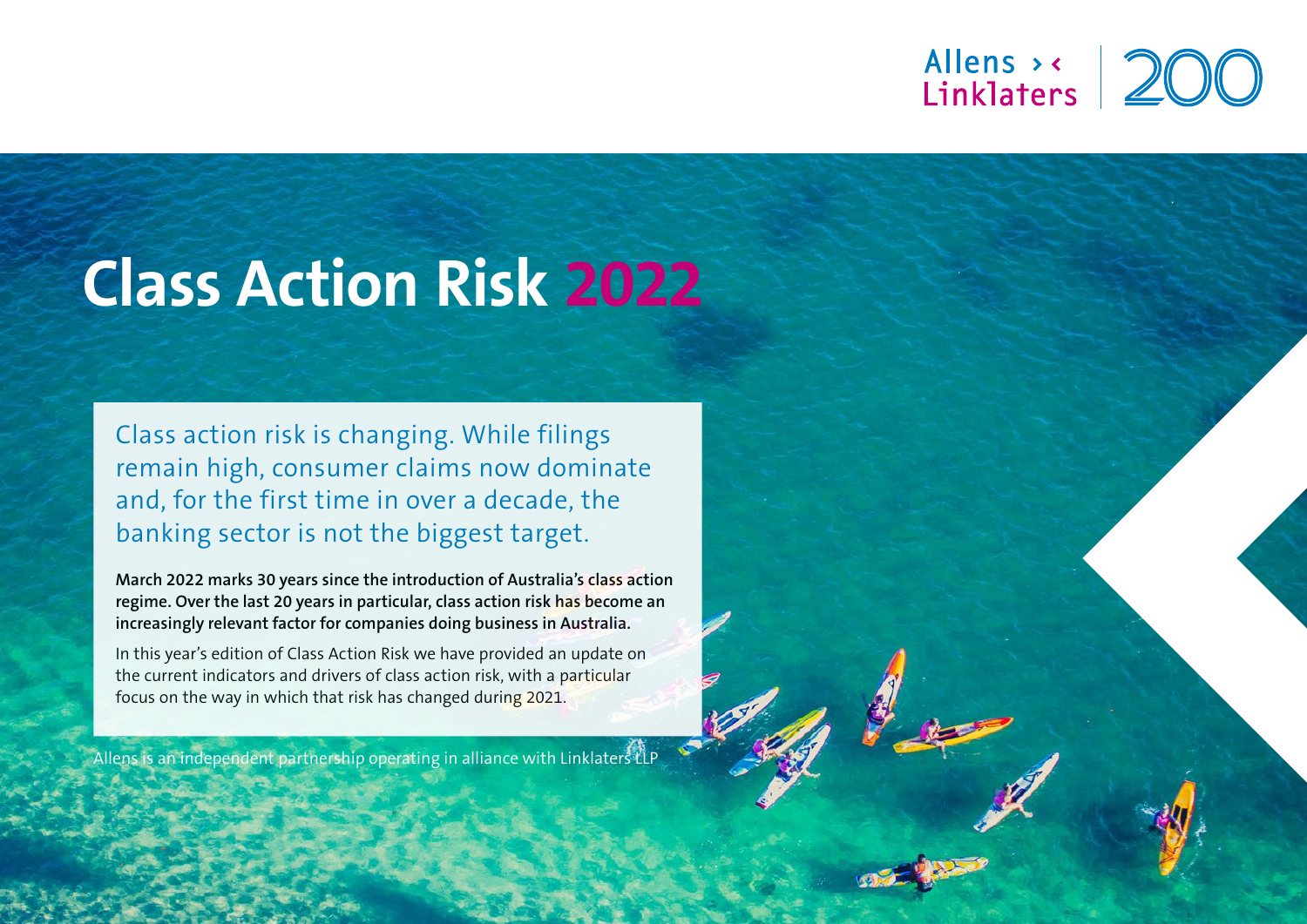# **Key points**



### **Filings down in 2021, but still high**

**While fewer class actions were filed in 2021 than the all-time high of 2020, the longer-term trend of elevated filings over the last five years has continued. Accordingly, class action risk remains high.**

**How the risk profile develops over the coming years will largely be determined by how current uncertainties surrounding the commercial drivers for class action activity are resolved.**

**Undoubtedly, the biggest indicator of class action risk is being a consumer-facing business or government agency. The sectors most at risk in 2021 were government, healthcare, and financial services, followed by manufacturers and suppliers of consumer goods and services, particularly in the wake of a product recall or publicised service issue. Listed companies are still at risk from shareholder claims, but this is arguably changing in the wake of regulatory reform and a lack of success for plaintiffs in decided cases. Class actions arising from the response to COVID-19 are a feature of the current landscape but have not** 

**What are the biggest indicators of future risk?** 

**been a significant driver of risk.** 



### **Funding environment more uncertain than ever before**

**Proposed funding reforms continue to create significant uncertainty for class action promoters. For most of 2021, that uncertainty acted as a brake on class action activity but drove a spike in filings in the last quarter, as promoters rushed to file claims before proposed legislation applying to new claims was passed. Now, however, it seems unlikely the reform agenda will be progressed in advance of the federal election – whether it is progressed at all, and how, will likely depending on the election outcome.**

### **What's on the horizon?**

**In addition to consumer claims, the focus continues to be on the increasing scope for class actions concerning climate change issues and environmental damage. The Attorney-General's recently released paper proposing a direct right of action for breach of data privacy significantly increases the possibility of viable data breach class actions in the future.** 



#### **Responding to class action risk**

**If a class action is commenced against your organisation, you are likely to face a period of difficult and sustained litigation (irrespective of the merits). Even in this entrepreneurial environment, it is important to resist knee jerk reactions and instead engage in an objective risk assessment from day one. As a preventative measure, it is important to be conscious of the types of conduct that may give rise to class action risk in your business and to put appropriate mitigatory systems in place. If something should go awry, adequate planning can help ensure the response is swift and based on an objective assessment of risk.** 

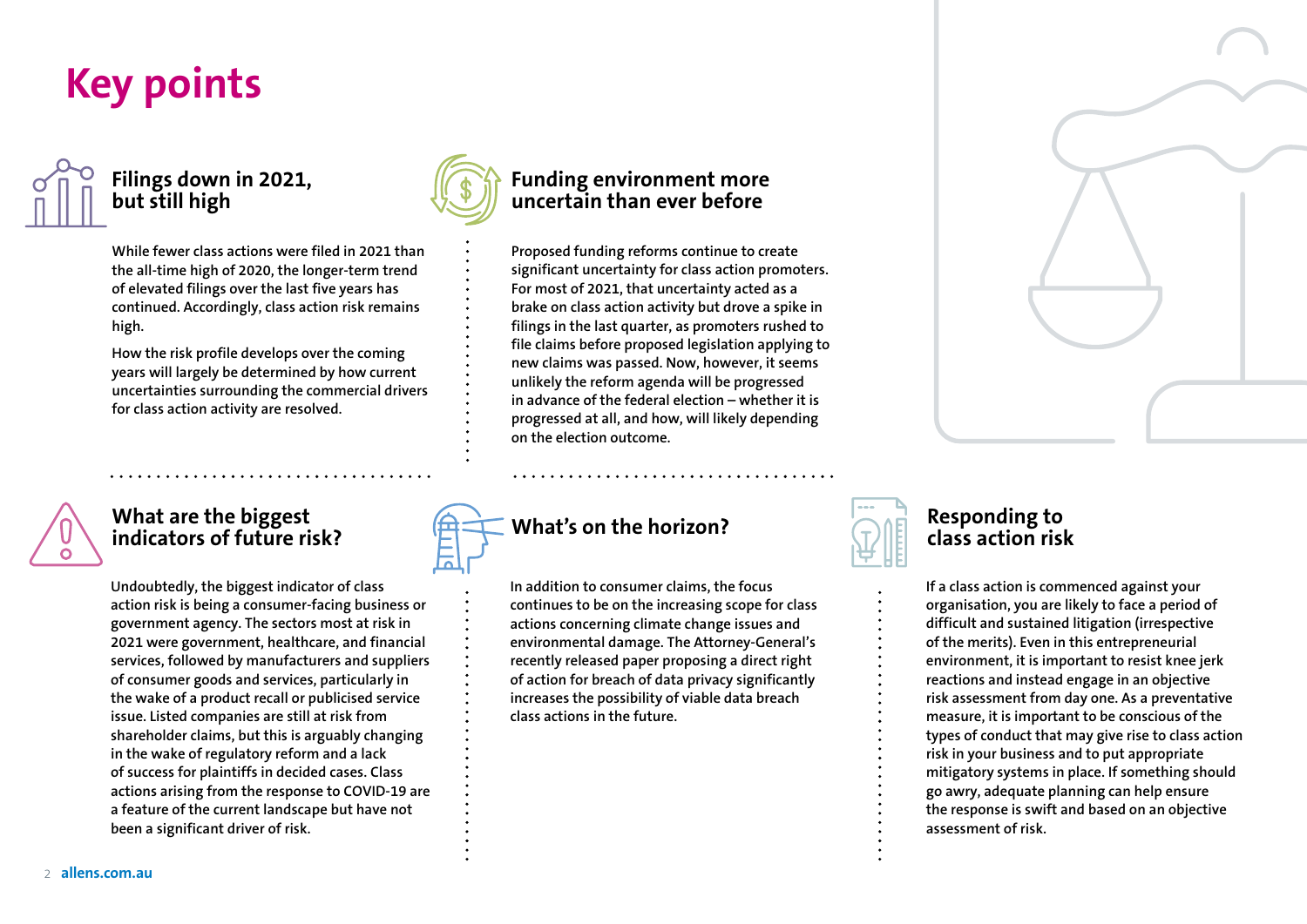

#### **NEW FILINGS ON PAR WITH PREVIOUS YEARS, FOLLOWING A LATE RALLY**

New filings in 2021 were down on the peak of 2020, but consistent with a broader trend of increased class action activity over the short to medium term.

As late as the end of September, filings were tracking to be well down on recent years. However, there was a significant spike in the last quarter, with half of all 2021 filings occurring between October and December. All indications are that the late rally was driven by the potential impact on funders of proposed legislative reform, which, if passed, would apply to class actions filed after enactment.

The proportion of competing claims in 2021 was generally in line with the longer-term average.

#### CLASS ACTION FILINGS

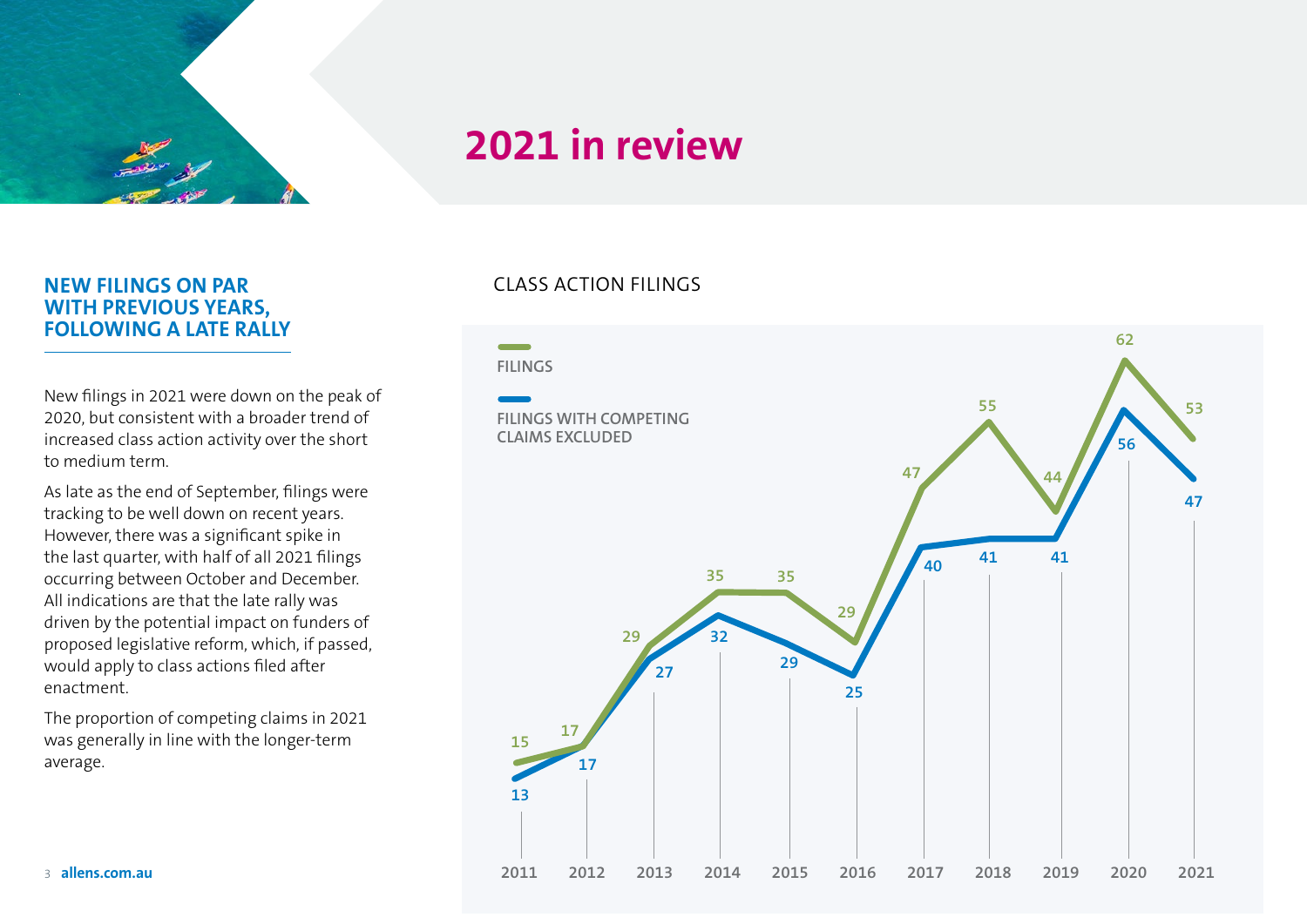

#### **CONSUMER CLAIMS DOMINATE, BUT ALSO A BROAD BASE OF OTHER CLAIMS**

Consumer claims were the most common type of claim filed in 2021. This included claims relating to medical devices, superannuation fees, insurance policies, electricity prices, and freight services.

Employment-related class actions also came to the fore, with claims alleging underpayment of wages in the government, healthcare, mining and industrial sectors.

2021 also saw a broader range of claims overall including in respect to franchisees, treatment of indigenous persons, environmental contamination, bushfires, resumption of land, and outbreaks of COVID-19.

Shareholder claims, once the most common form of class action, have fallen to their lowest levels in over a decade. While this might be attributed to the change in the law in relation to when damages can be claimed for continuous disclosure breaches, it is more likely the result of pressures and uncertainties in the funding environment, and the run of losses for plaintiffs in cases that have gone to trial.

FILINGS BY TYPE (%)

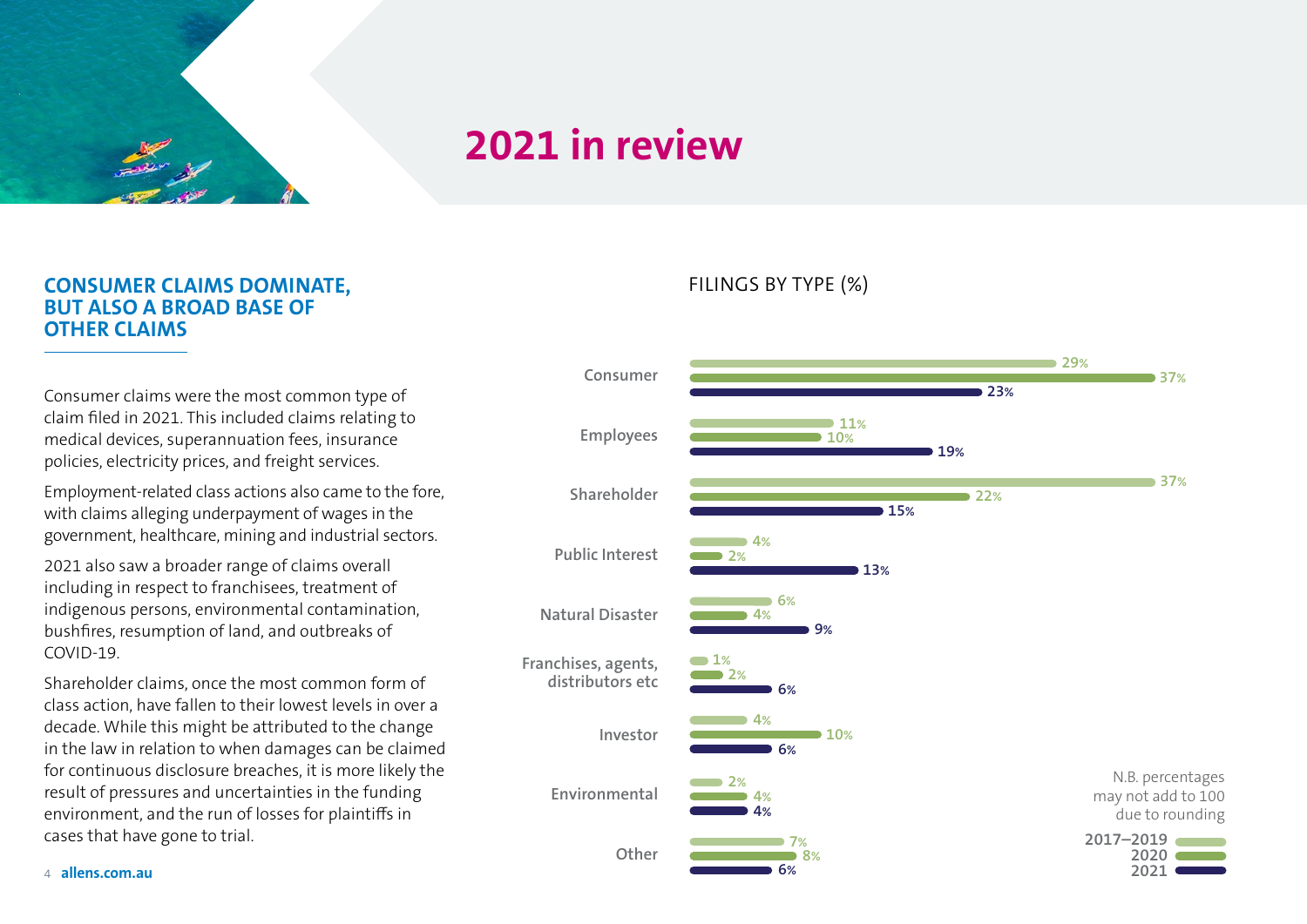

#### **GOVERNMENT SECTOR OVERTAKES BANKING SECTOR AS BIGGEST TARGET**

The banking and financial services sector has long been the biggest target for class action filings. However, in 2021 it was the government sector that faced the most claims. This included claims in respect of the treatment of indigenous persons, environmental contamination and damage, biosecurity, underpayment of federal employees, climate change, prisoner safety, and COVID-19 lockdowns.

The healthcare sector also faced a significant increase in claims. All but one of these claims related to one type of medical device (pelvic mesh) or underpayment of junior doctors. Given the concentration in these two types of claims, this may be a momentary uptick for the sector, rather than indicative of a sustained increase in class action risk.

The banking and financial services sector remained a major target, albeit with a marked reduction in claims compared to previous years. This is perhaps an indication that class actions arising from issues exposed in the Royal Commission are beginning to tail off. However, even if that is the case, we think it is too soon to make any predictions about a material decline in class action risk for this sector.

#### FILINGS BY SECTOR (%)

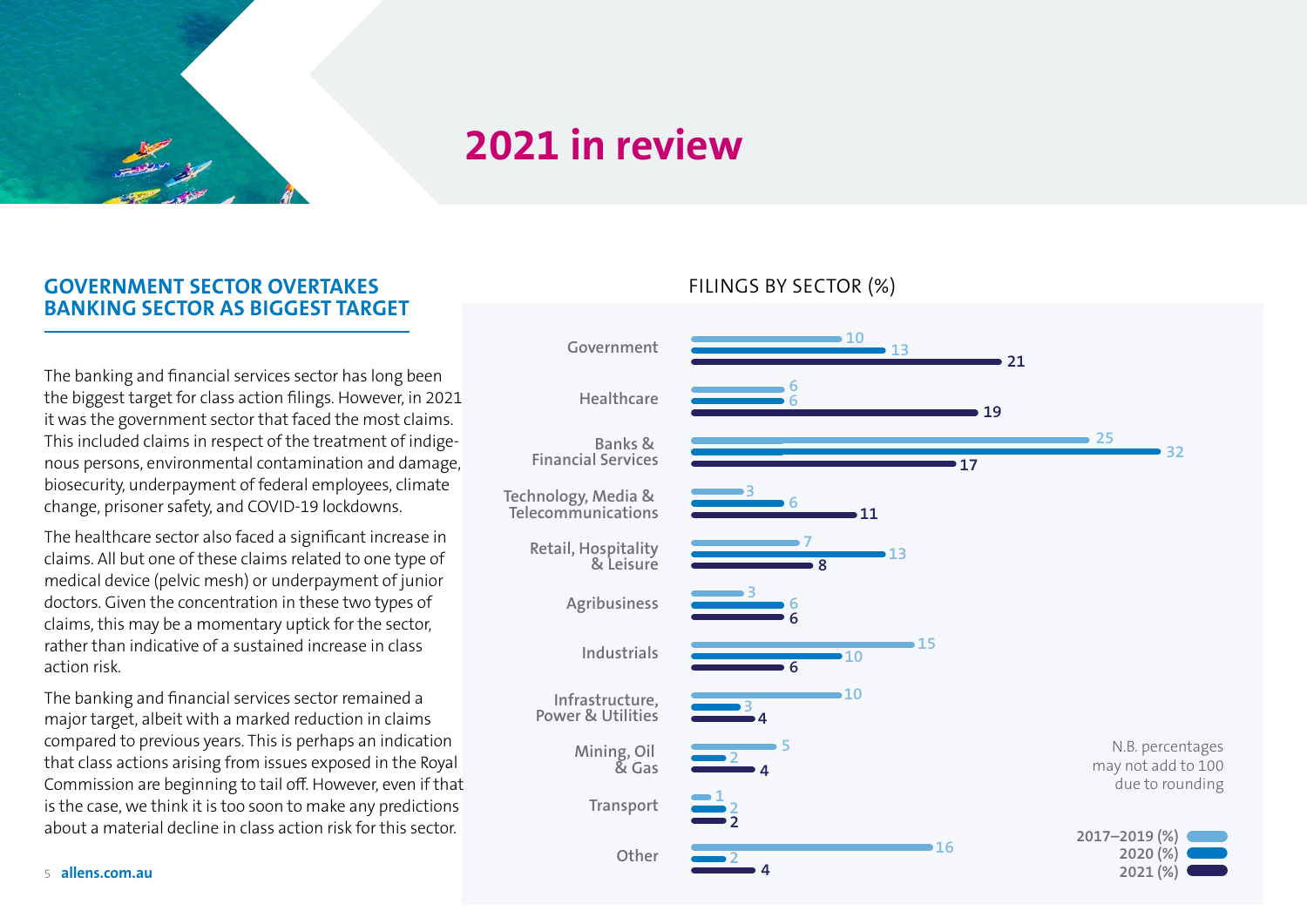

**% NOT KNOWN TO BE FUNDED**

**% KNOWN TO BE**

#### **LITIGATION FUNDING – UNCERTAINTY CONTINUES**

2021 was another uncertain year for litigation funders. That said, the number of directly funded claims in 2021 was well up on 2020, with most of the cases filed in the last quarter spike referred to above being funded. The numbers are, however, still lower than longer-term trends.

This is likely the result of a combination of pressures on funders, including those discussed in the section below.

It is, however, important to note that these statistics do not capture the extent to which funders may be indirectly funding claims (including, for example, through portfolio funding of a plaintiff firm's book of claims).

#### THIRD PARTY FUNDING

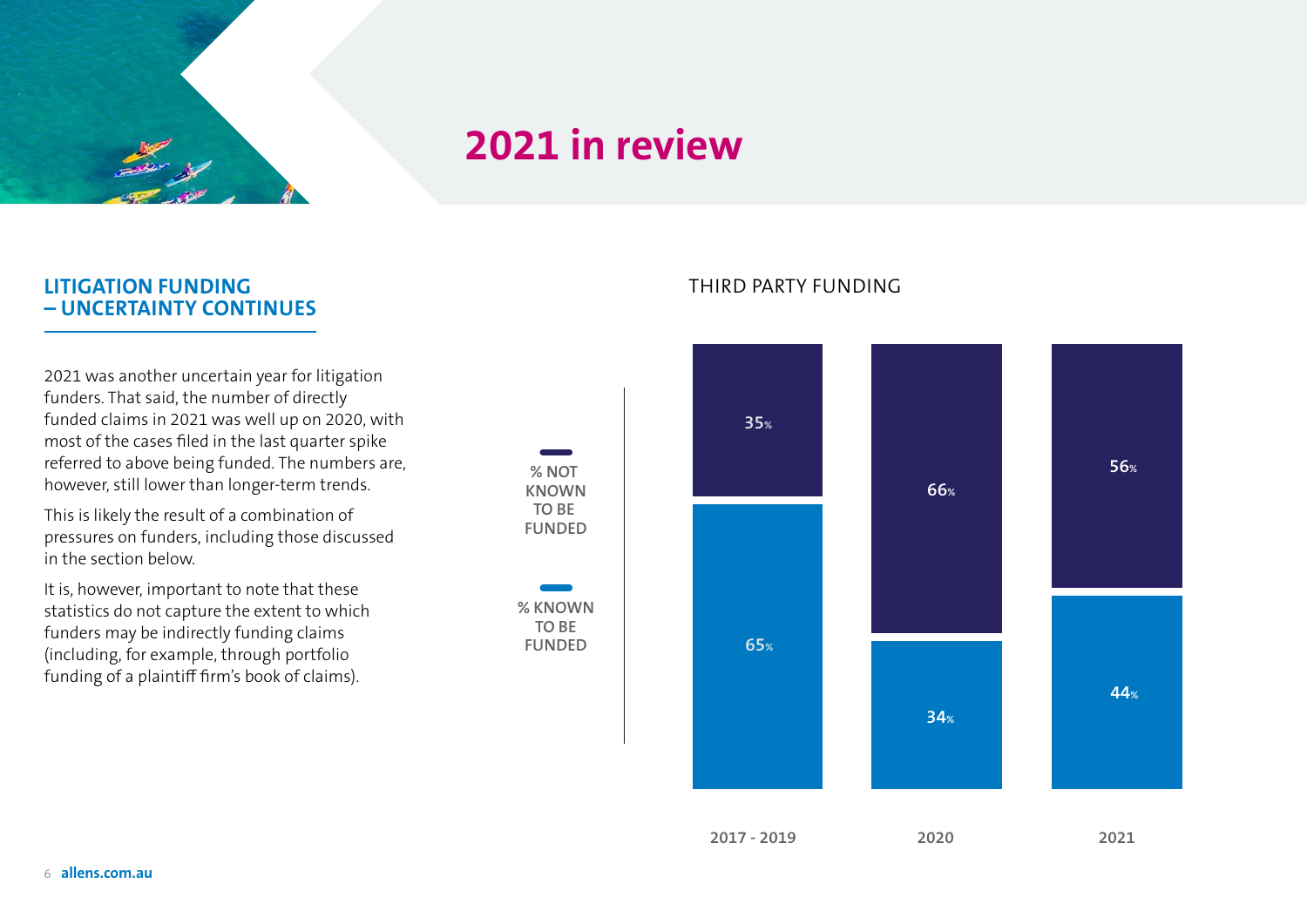

**OTHER**

**VSC**

**NSWSC**

**FCA**

--

#### **WHERE ARE CLASS ACTIONS BEING FILED?**

In our [2021 Year in Review](https://www.allens.com.au/globalassets/pdfs/campaigns/allens_report_class-action_risk_2021.pdf) we noted that, while the Federal Court was still attracting the vast majority of class action filings, in 2020 there had been a significant shift away from new filings in the Supreme Court of NSW in favour of the Supreme Court of Victoria – a shift we attributed to the availability of contingency fees for class actions in the Supreme Court of Victoria. While the trend has continued, it is not as pronounced as in 2020. In fact, for the first three quarters of 2021, more claims were filed in NSW than Victoria.

One class action was filed in the Supreme Court of Queensland. Two class actions (both relating to bushfires) were filed in the South Australian Supreme Court under its 'representative action' model.

It seems likely that a class actions regime will finally be introduced into the Supreme Court of Western Australia (after more than a decade of debate and consideration) following the introduction of a bill modelled on the Federal Court regime in August 2021.

#### FILINGS BY JURISDICTION

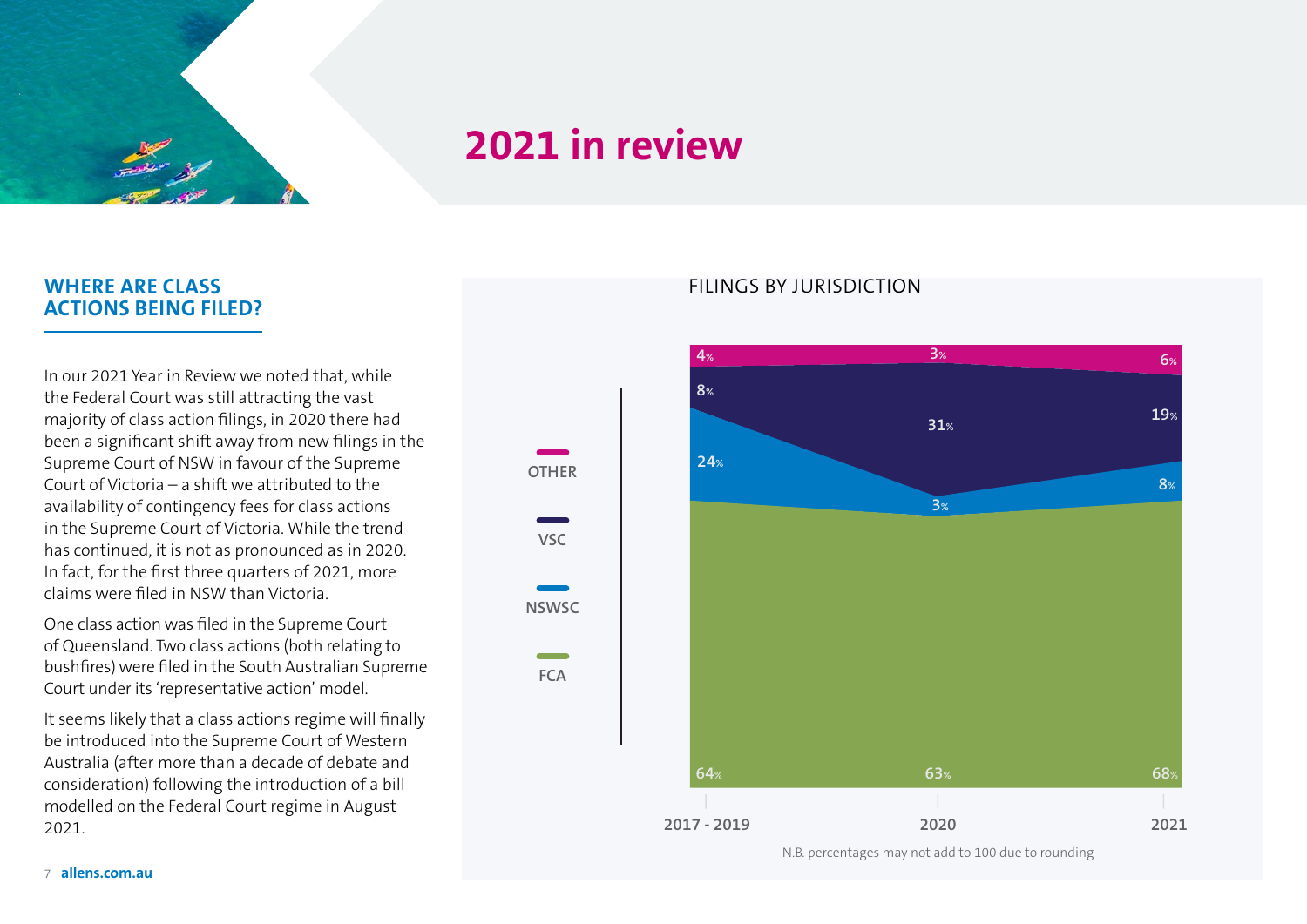

#### **CLAIMS ARISING FROM COVID-19 ISSUES**

Unsurprisingly, there were a number of class actions directly arising from the pandemic in 2021. These included:

- three class actions brought on behalf of small businesses in respect of business interruption insurance;
- a class action against the NSW Government in relation to the risk of infection in prisons; and
- a class action against the Victorian Government in relation to the lockdown in public housing.

This follows six COVID-19 related class actions filed in 2020 – five in Victoria in respect of outbreaks from hotel quarantine and in aged care facilities, and one in NSW in respect of the Ruby Princess cruise ship outbreak.

# **An uncertain year for litigation funders**

**The pressure on litigation funders continued to mount throughout 2021 as the Federal Government took steps to further increase the regulation of the Australian funding market. Throughout the year, developments unfolded against a backdrop of recent reforms which have impacted litigation funders, including:**

- $\blacksquare$  the requirement for funders to comply with the managed investment scheme provisions in the Corporations Act; and
- $\blacksquare$  legislative reforms which opened the door to lawyers charging on a contingency basis in class action proceedings filed in the Supreme Court of Victoria.

#### **PROPOSED MINIMUM RETURNS REFORM**

While funders were still grappling with recent reforms, a Bill was tabled in the Commonwealth Parliament which (if passed) would regulate funding commissions more stringently through a rebuttable presumption that a return to group members of less than 70% of the gross proceeds of a claim is not fair and reasonable (and consequently, impermissible).

The Bill identifies several factors for the court to consider when determining if a proposed distribution is fair and reasonable, including:

- $\blacksquare$  the amount of expected claim proceeds;
- **the amount and reasonableness of** the legal costs incurred on behalf of group members;
- $\blacksquare$  the extent of the commercial return to the funder relative to the costs incurred in running the proceeding; and
- $\blacksquare$  the risks accepted by the parties to the funding agreement.

The Bill also requires the court to consider a report on the proposed remuneration of a litigation funder and representations from a contradictor representing the interests of group members, unless it is not in the interests of justice to do so.

Given these requirements would only apply to class actions filed after the law comes into effect, when the Bill was tabled in Parliament it sparked a flurry of filings in late 2021 as funders moved swiftly to commence proceedings before the proposed legislation came into effect.

The Bill passed the House of Representatives in late 2021 but the government has indicated it will not be pushed through the Senate before the next federal election.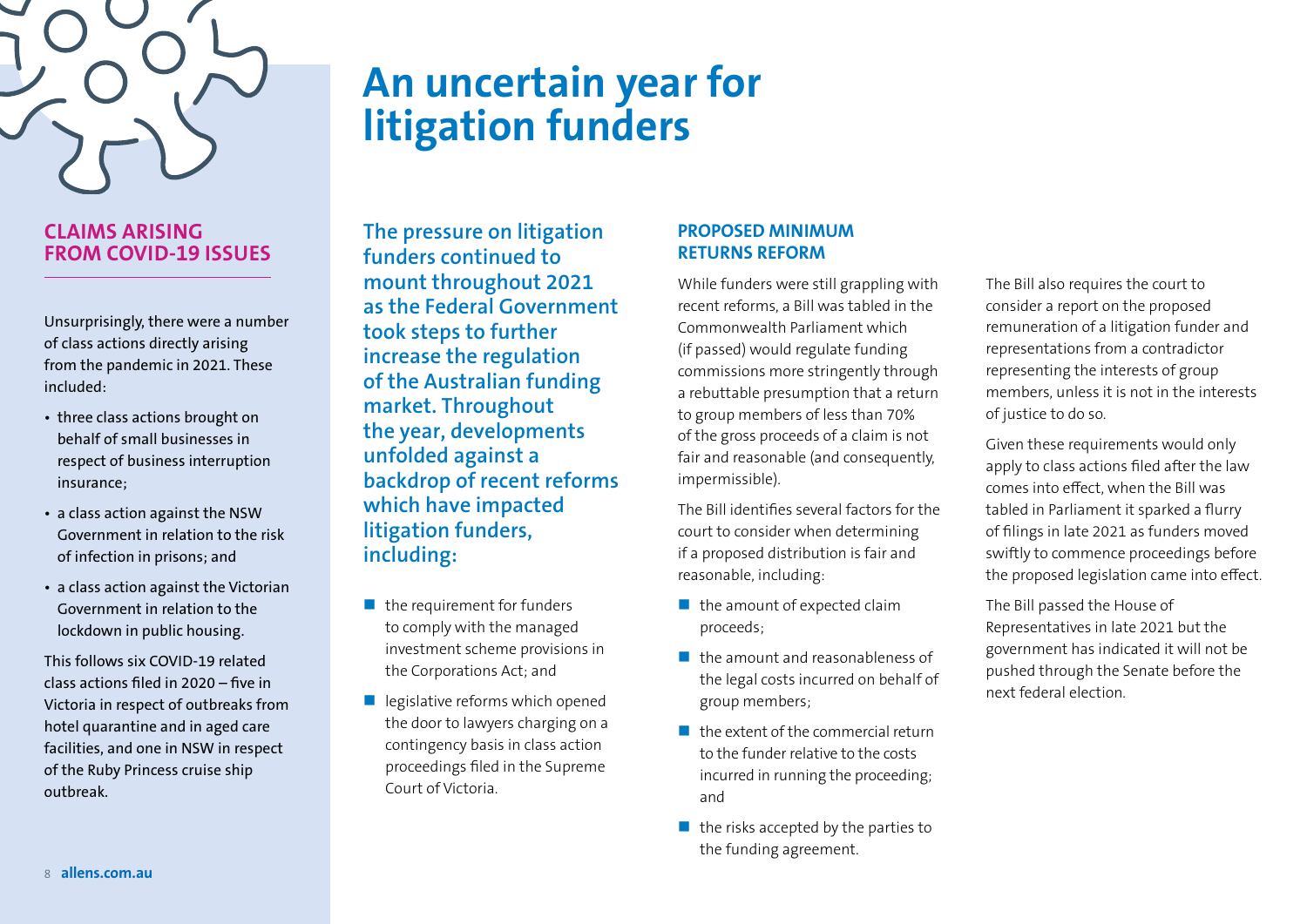# **An uncertain year for litigation funders**

#### **OTHER POTENTIAL REFORMS**

In October 2021, the Federal Government released a response to recommendations made in two recent class action inquiries.The response indicates the government is poised to further tighten the screws on litigation funding through further reforms, including:

- $\blacksquare$  a requirement that funding agreements provide complete indemnity against adverse costs orders and a presumption the funder will provide security for costs in a form enforceable in Australia; and
- $\blacksquare$  providing the Court with an express statutory power to make costs orders against litigation funders.

As with the proposed minimum returns reform, these reforms are unlikely to be passed into law before the election.

The government also announced that it does not intend to:

- $\blacksquare$  legislate to permit contingency fee arrangements due to the 'unmanageable conflicts of interest' that such arrangements can create; or
- $\blacksquare$  introduce a statutory power to make common fund orders (which require all participating group members to contribute towards a litigation funder's commission, regardless of whether they have signed a funding agreement).

In 2019, the High Court determined courts do not have the power to make common fund orders at an early stage in proceedings. However, question marks remain on the court's power to make common fund orders at the settlement or judgment stage. While the government's response represents a potential missed opportunity to clarify this issue of uncertainty, the outcome of an application for a common fund order as part of the settlement of the 7-Eleven franchisee class action may go a long way towards resolving this issue in early 2022.

#### **EARLY DEVELOPMENTS IN CONTINGENCY FEES**

2021 saw the Supreme Court of Victoria hand down its first decisions on applications for so-called 'group costs orders' (or GCOs), allowing a plaintiff firm to be remunerated on a contingency fee basis. Contingency fees are only available in class actions in the Supreme Court of Victoria and only when the Court makes a GCO.

The first bid for a GCO failed when the Court determined the pre-existing 'no win, no fee' retainer in that matter produced a more favourable financial outcome for group members than the GCO in question. However, the Court left the door open for the application to be resubmitted at a later stage in the proceedings.

In the second application to be decided, the Court granted a GCO for 27.5% of any future damages award or settlement amount. This rate may be reduced if it will ultimately result in a disproportionate return for the plaintiff lawyers. A key factor in the Court's decision was the structure of the retainer agreement, which permitted third party funding to be obtained if a GCO was refused.

While 2021 saw a dip in the record rate of filings in the Supreme Court of Victoria in 2020, filings in that Court remained elevated compared to historical figures. In 2022, we expect the Supreme Court of Victoria to remain an attractive jurisdiction for commencing proceedings, as plaintiff firms adjust their proposed GCO models to account for the factors that were relevant to the two recent decisions. This is likely to place additional pressure on litigation funders (and funding commissions) as the competition to finance proceedings intensifies amongst class action promoters.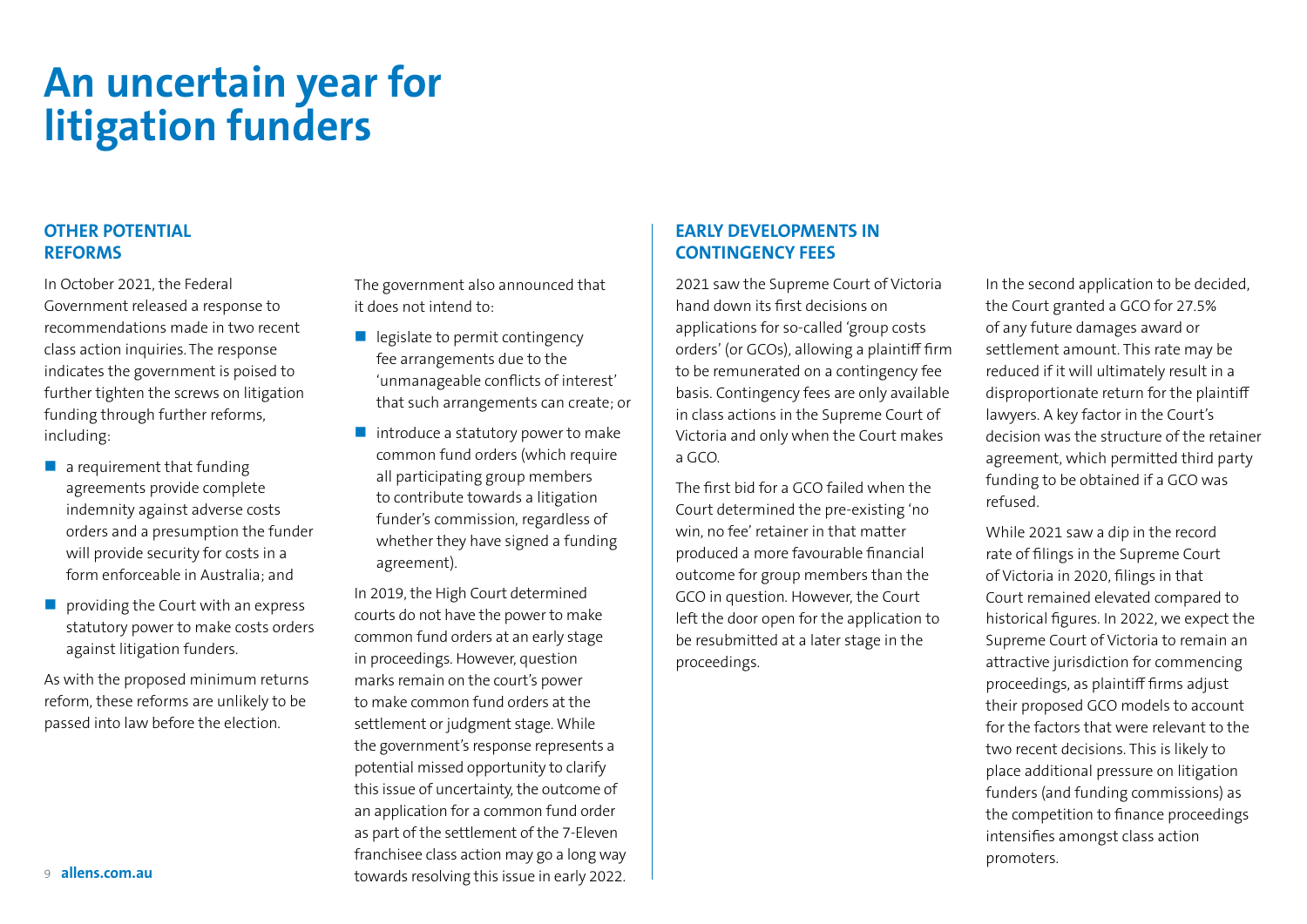# **On the horizon**



#### **Continued focus around consumer claims**

It is highly likely that consumer claims will continue to dominate the class action landscape into 2022. As class action activity resulting from the Financial Services Royal Commission tails off, promoters are likely to shift their focus to emerging issues in a broader range of consumer-facing sectors.

As class actions often follow or accompany regulatory enforcement action, the objectives and priorities of our regulators provide a reliable indicator of class action risk. ASIC and the ACCC continue to have a sharp consumer protection focus, with higher levels of enforcement activity to deter misconduct.

ASIC's stated enforcement priorities for 2021 to 2022 include responding to elevated risks to consumers in areas such as:

- poor product design and governance, mis-selling and failure to comply with conflict of interest requirements and disclosure obligations; and
- digital and other financial sector scams and failure to adequately manage cyber risks that harm consumers,

with a focus on regulated sectors including financial advisers, investment managers, superannuation, and insurance. With class action activity already occurring in many of these areas, we expect this to continue in the near term.



#### **Re-evaluating shareholder class action risk**

Over the last few years, there have been a string of judgments and legislative developments that have impacted shareholder class action risk. In particular:

- $\blacksquare$  despite having waited more than two decades for the initial judgment in a shareholder class action, decisions have now been delivered in three proceedings. While none of these decisions have sounded in an award of damages for group members, that may change following the recent successful appeal of the first instance decision in the Worley class action; and
- $\blacksquare$  temporary reforms to continuous disclosure laws have been made permanent in an effort to combat the upward trend of opportunistic class actions. Under the reforms, it must be established that a listed entity acted with 'knowledge, recklessness or negligence' in order to sound a breach of the continuous disclosure provisions of the Corporations Act or a related contravention of the statutory misleading or deceptive conduct laws.

These developments are impacting the dynamics in shareholder class actions, with defendants and their insurers increasing their appetite to run proceedings to judgment. While this may lead some promoters to think twice before commencing proceedings, it is too early to suggest that shareholder class action risk is evaporating. The uptick in filings observed in the final quarter of 2021, which included a number of shareholder class actions, indicates that while promoters may be more carefully scrutinising these claims they remain an attractive form of class action for promoters to pursue.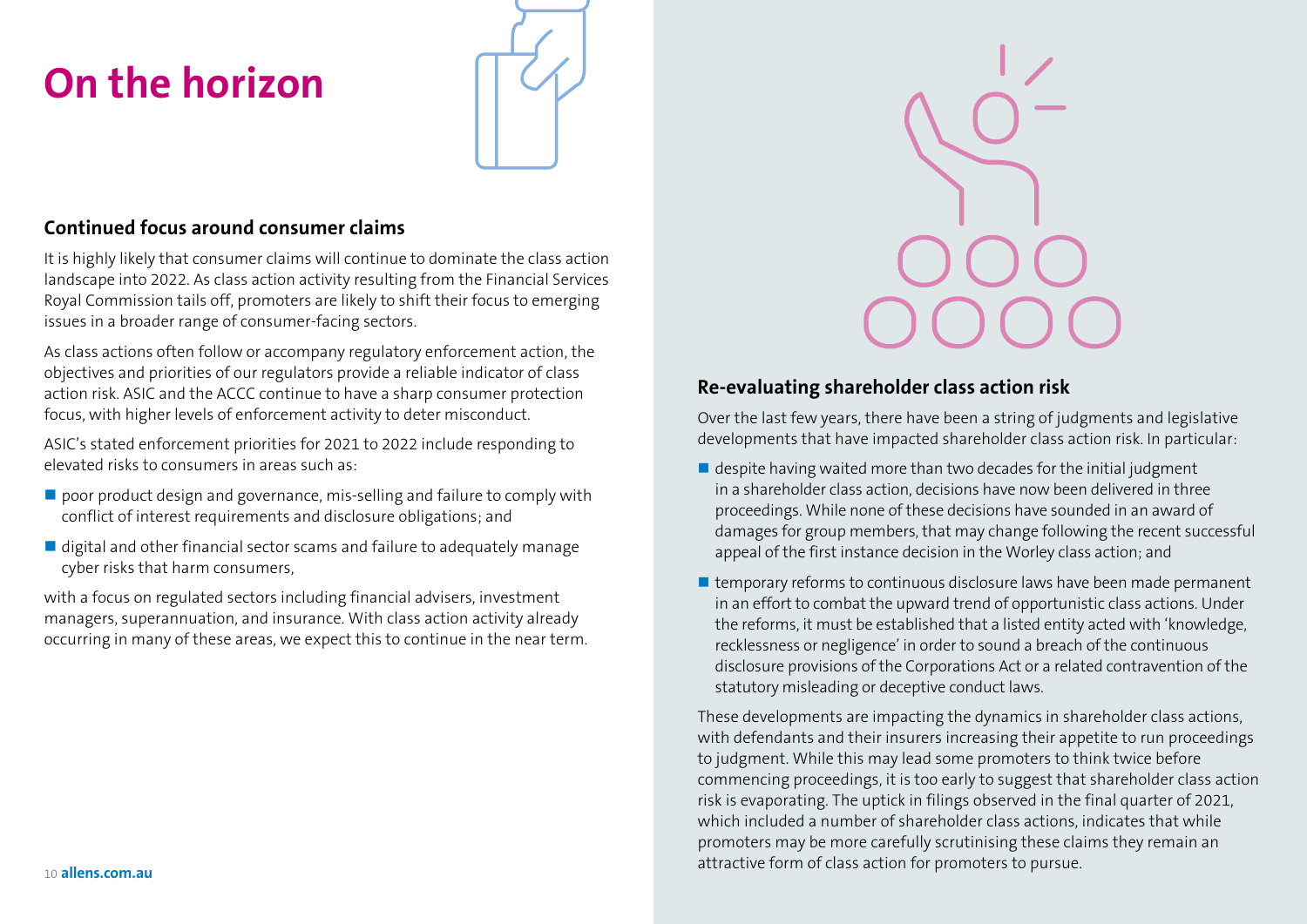# **On the horizon**



### **Climate change**

In line with an uptick in climate-related litigation in 2021, climate change issues are looming larger in the potential class action risk equation. For example:

- Litigation by activist shareholders and investors alleging 'greenwashing' (organisations marketing unfounded eco-friendly credentials) increases potential exposure for companies making public net zero emissions commitments and other disclosures associated with managing climate change-related risks. Exposure may arise in the form of a shareholder class action alleging:
	- $\blacksquare$  failure to disclose environmental or climate-related matters that should have been in the context of a company's continuous disclosure obligations; and/or
	- misrepresentation as to the effectiveness of governance systems relating to climate related matters, including how emissions targets will be met.
- $\blacksquare$  There has been an increasing recognition of positive climate-related duties owed by governments and corporations to a broader class of people. In March 2021, a Dutch court held that Shell owed positive duties to Dutch residents to reduce scope 1, 2 and 3 emissions. This follows the 2019 Urgenda decision that the Dutch Government had breached its duty by failing to take adequate steps to reduce emissions. The Federal Court of Australia recently recognised the existence of a duty of care owed by government decision-makers to Australian children to act on climate change. While the Australian duty is at this stage limited to governments, strategic litigants may seek to expand the duty to private entities.
- Success by litigants in traditional environmental damage class actions, including flood-related actions, may embolden claimants to pursue similar claims in future, particularly where climate-related physical impacts are concerned.



### **Privacy and data breach claims**

Although we have seen a small but growing number of data breach claims in recent years, the challenges for plaintiffs in demonstrating a legal basis for their claims and quantifying loss has dampened what might otherwise have been fertile ground for class action activity (following trends in the US and other jurisdictions).

However, with reforms to the Privacy Act on the horizon, privacy and data breach class action risk remains an area to watch. The government's review of the Privacy Act has focussed on strengthening privacy protections for individuals and improving transparency and accountability in data handling practices. The Attorney General's recently released Discussion Paper outlines a proposed model for the introduction of a direct right of action.

If the Privacy Act is amended to include a direct right of action, it would allow plaintiffs to bring a claim in the Federal Court against an entity for interference with their privacy (being a breach by the entity of the Privacy Act). The Court could award a broad range of remedies, including compensation for emotional distress and mental harm.

A direct right of action would remove a key barrier plaintiffs and promoters currently face in taking action against organisations for interferences with their privacy. At present, the Privacy Act's representative complaint regime only permits individuals to complain to the Office of the Australian Information Commissioner, who may then investigate. Notably, data breach class actions have been a feature of the US and UK class action landscape for a number of years, providing Australian class action promoters with a ready blueprint for the running of such claims. This is a high-risk area we all need to watch closely.